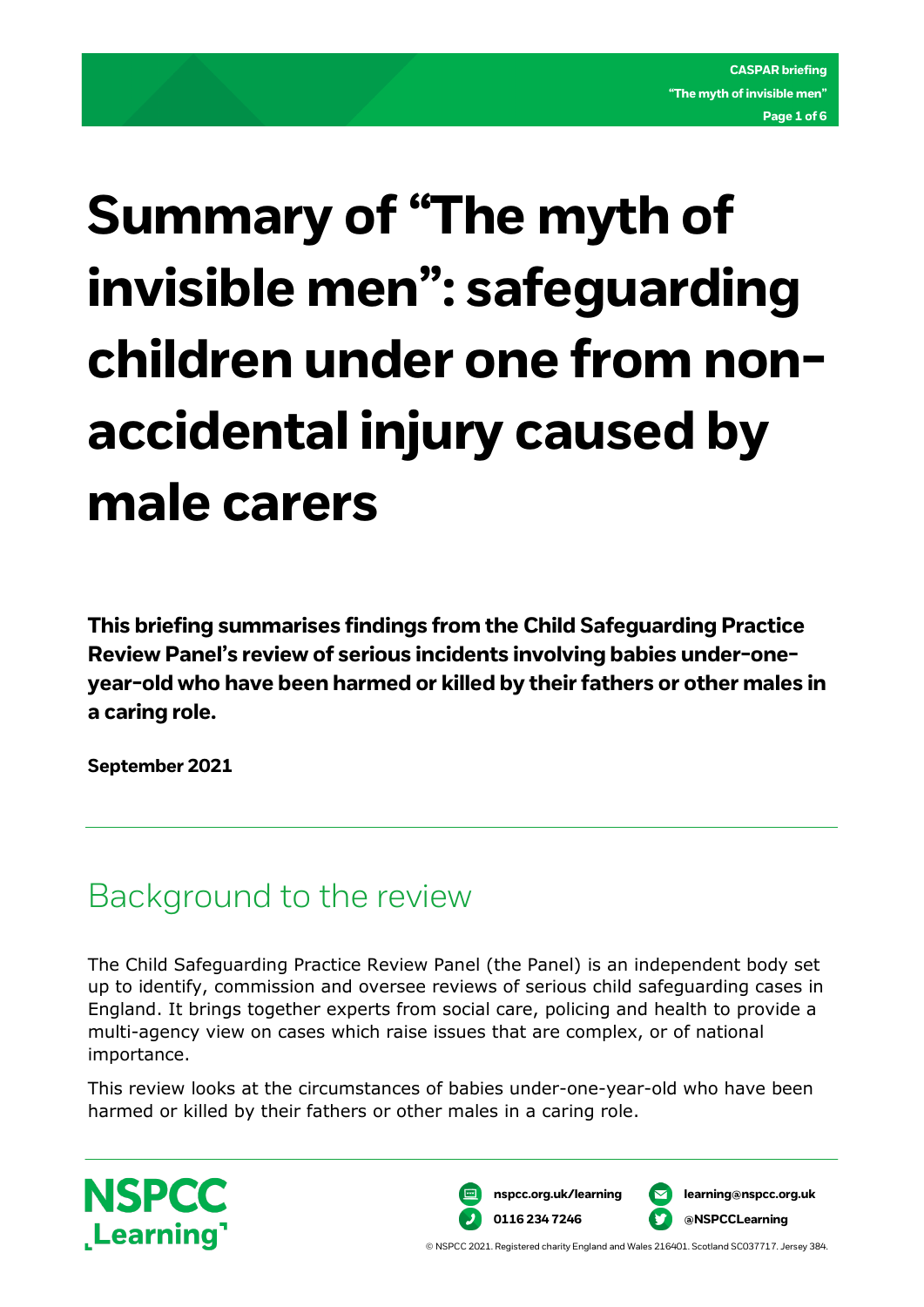The review is informed by: interviews with eight male perpetrators serving prison sentences for harming babies; in-depth research into cases involving 23 babies that have been notified to the Panel; a review of the research literature; and roundtable discussions and one-to-one meetings with key stakeholders.

This is the Panel's third national review (Child Safeguarding Practice Review Panel, 2021). It was published alongside the following supplementary resources:

- literature review (Davies and Goldman, 2021)
- fieldwork report, taking an in-depth look at 23 cases from 19 local areas (Walters, Wonnacott and Myers, 2021)
- psychologists' report into interviews with eight men convicted of killing a baby in their care (Godsi, 2021).

# Key findings

## **Risk factors**

The review uses information gathered from interviews with perpetrators, analysis of serious incidents and a review of the literature to identify the following potential risk factors:

- Men whose own parents were abusive, neglectful or inconsistent. This can result in poor attachment styles as adults and inappropriate responses to the needs of children.
- Men who have histories of impulsive behaviour and low frustration thresholds.
- Men who abuse substances, especially drugs, to a degree that encourages increased levels of stress and anxiety, sleeplessness, lowered levels of frustration tolerance, heightened impulsivity, poor emotional and behavioural regulation and poor decision making.
- Men who have low self-esteem, or other issues around mental and emotional health.
- Men who become parents at a young age, including care leavers.
- Men who mitigate their difficulties with others through violence and controlling and angry behaviour, including some who are perpetrators of domestic abuse.



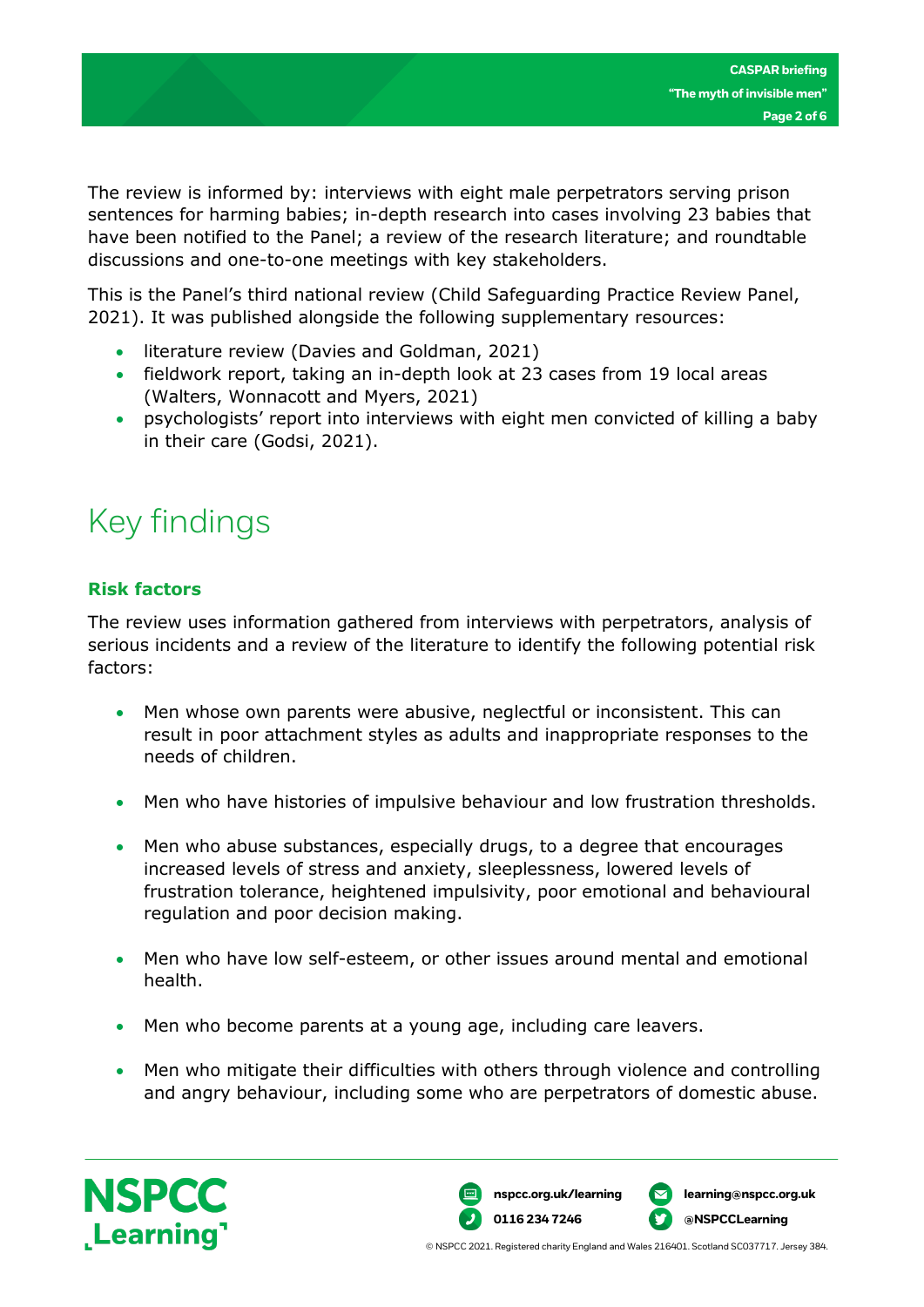• Men experiencing external pressures such as those brought about by poverty, debts, deprivation, worklessness, racism and poor relationships with the mothers of the children.

Inflicted injuries often occurred during a time of heightened stress. Significant relationship problems were common, within a spiralling negative cycle of drug abuse, deterioration in mental state and poor decision making, and a lowering of frustration threshold. The injuries inflicted on the baby were often triggered by normal infant behaviour, such as crying or being sick, in the context of a mixture of the risk factors identified above.

## **Information sharing**

The review identifies lack of information sharing as a key factor that prevented practitioners from seeing and responding in a timely way to risk to babies.

Three key issues were identified:

- A lack of patient record integration across the health service, most noticeably in communication between midwives, health visitors and GPs. Some risk factors may only be known to GPs and they require the consent of the father to share information with others. Health records for babies only allow the inclusion of one adult (the mother), so records relating to fathers are held separately and family records cannot be seen in a joined-up way.
- GDPR was seen by many to have made information sharing less effective and more complex. It was seen to limit professionals' ability to use pre-birth protocols and procedures to trigger assessments. Decisions about whether the threshold of Section 47 has been reached can only be made if all relevant information is known, but the information can only be shared once the threshold has been reached.
- Practitioners were unclear about thresholds for sharing information and referring cases into the Multi Agency Safeguarding Hub (MASH).

The review also found that legislation and guidance was in place to enable information sharing, but organisational culture and leadership caused variation in how well this happened in practice.

#### **Service response**

Many of the families involved in the reviewed cases never had access to specialist support, but were reached by universal and early intervention services.





© NSPCC 2021. Registered charity England and Wales 216401. Scotland SC037717. Jersey 384.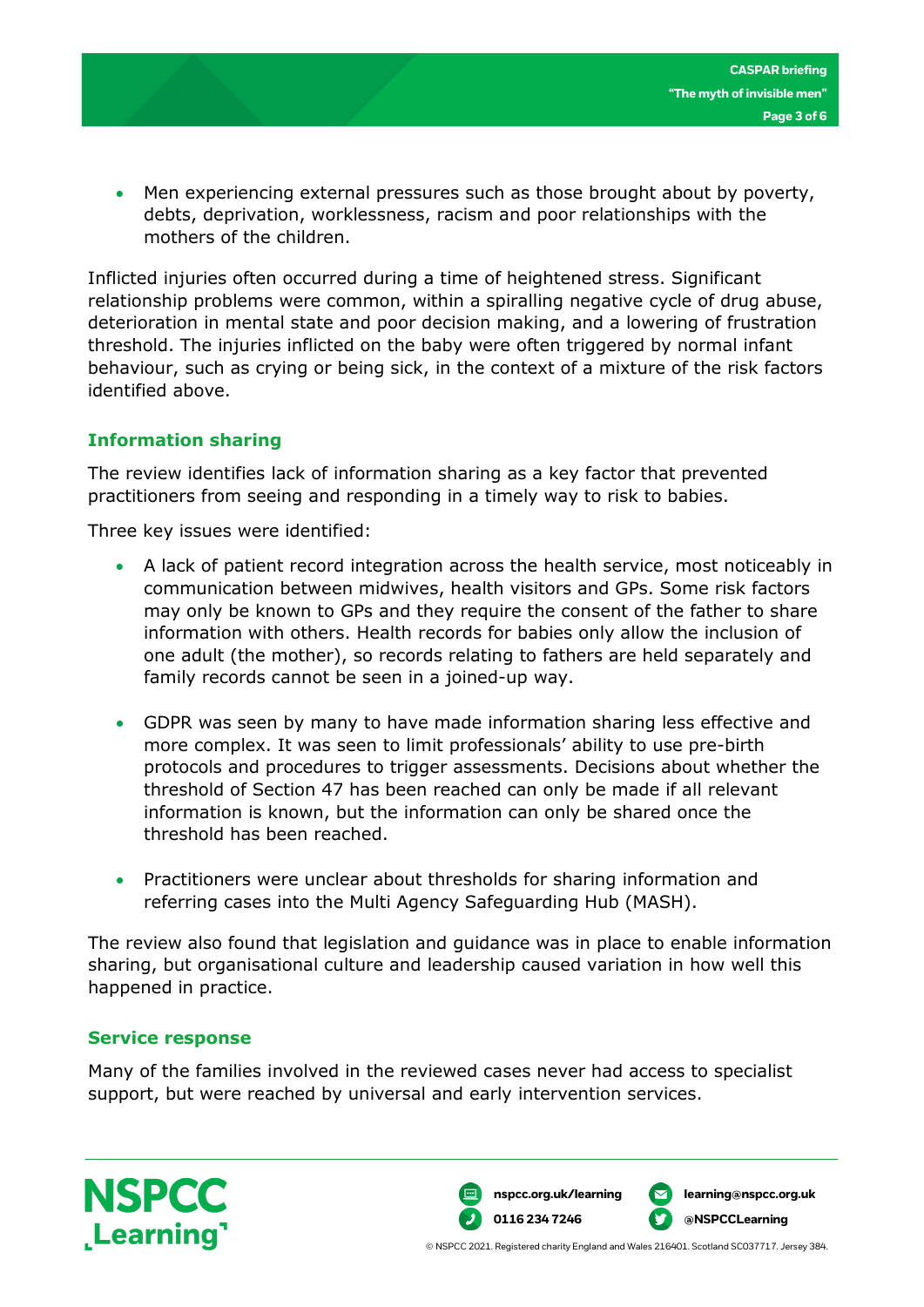However, services covering the antenatal and early months of life in England remain predominantly women-facing, and are less accessible to fathers. For example, antenatal services are rarely provided out of hours or at weekends and aren't designed to maximise fathers' involvement. As a result, fathers are not provided with important information about becoming a parent, such as the impact of crying and how to feed and handle babies safely.

Cuts to funding mean that there has been a decline in the provision of early intervention services, and services that are provided don't have the capacity to target fathers. This means that the potential to use impending fatherhood as a "reachable moment" is often lost. There is a reduced ability to identify men whose vulnerabilities might require further specialist input and it is less likely that the risks they may present to their child are identified and acted upon.

Men were also often only partially seen by statutory children's services, particularly children's social care. Engagement with fathers is often characterised by shallow assessments and weak engagement, and services often do not know who fathers are nor the risks they present.

There was also often insufficient linkage between children's and adults' services. Where there is evidence of clear and present danger to children referrals are made, but where risks are less well defined they aren't. Thresholds and prioritisation of limited funds means adults with some mental health needs or less serious substance misuse issues do not receive a service. However, adults who present a lower level of need to adult provision can present the highest level of need to children's services. Programmes aimed at perpetrators of domestic abuse are not universally available and where they exist the impact on the safety and wellbeing of children is insufficiently evaluated. Programmes often focus on challenging men about their behaviour and the risk they post to adults, but do not consistently challenge them on the risk they pose as fathers.

#### **Improving engagement and assessment of fathers**

The review identified a four-tiered approach to improving the engagement and assessment of fathers:

- Understanding men's lives and their experiences: to assess and engage with fathers effectively practitioners first need to understand each man's individual context and background.
- Engaging and assessing men: fathers' histories and personal circumstances should inform the development of parenting strategies and help practitioners explore issues with fathers like how they deal with frustration and anger, tolerance of unexpected demand and, where needed, work around substance misuse and emotional wellbeing. Practitioners need to address men's



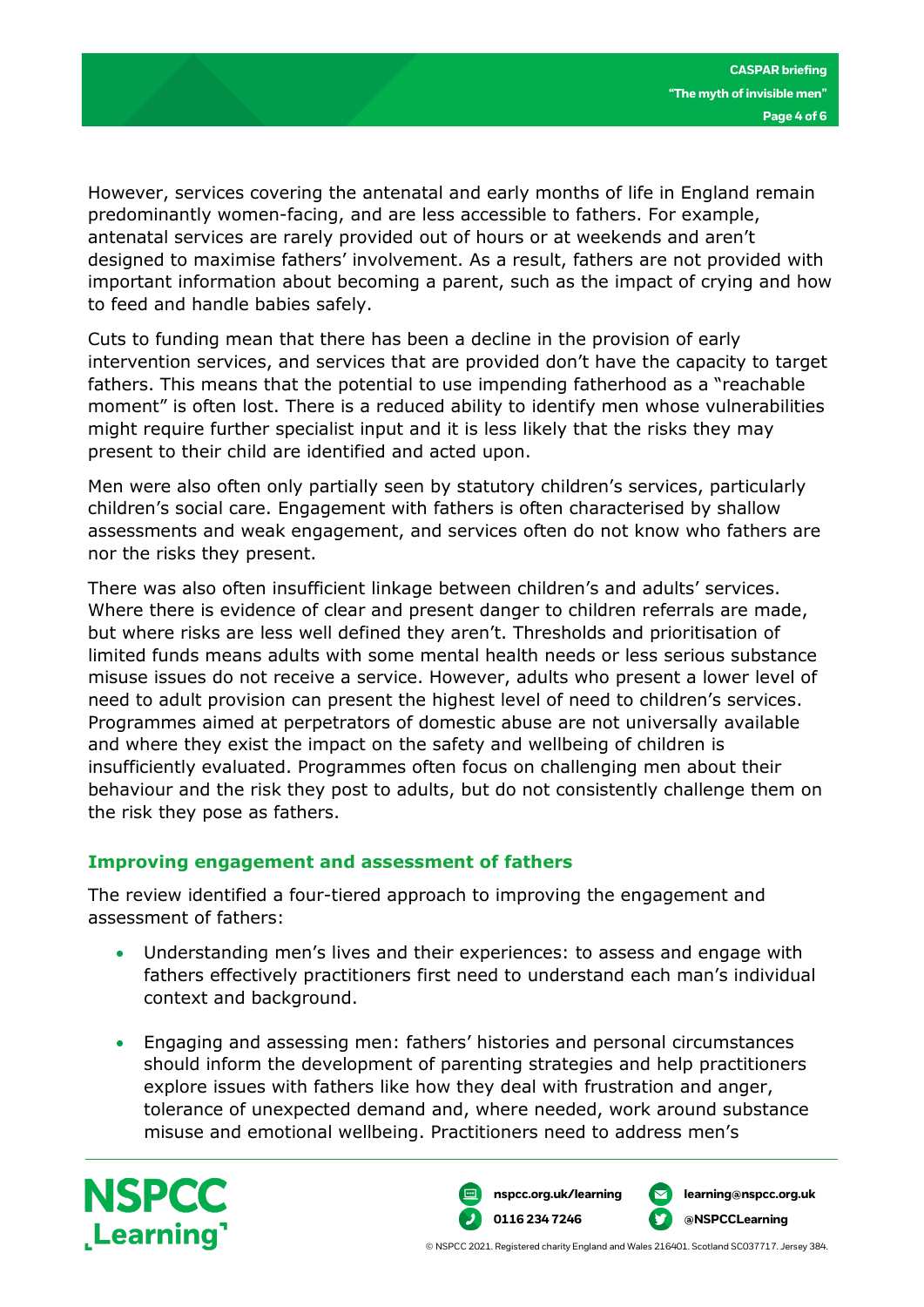understanding of the emotional and developmental needs of babies and children and help them explore what good parenting looks like.

- Supporting best practice: supervisors and those overseeing frontline practice need to ensure that the assessment and engagement of fathers is evident within the work of their frontline staff. Children in need and child protection planning should maximise engagement of fathers.
- Service design: safeguarding partners and system leaders need to set the necessary conditions within which work with fathers is enabled and expected. To do this they need to address challenges around context and culture; processes; and tools, frameworks and services.

#### **Recommendations**

The review identified recommendations to improve the response to fathers:

- Government funding must be provided to enable local areas to develop models of good practice in working with fathers.
- Pilot areas must be identified and funded by the government to develop holistic work with expecting fathers who meet the risk factors outlined in this review, in a collective and integrated service response.
- Research must be commissioned by the government to enable a better understanding of the psychology and behaviour patterns of men who have abused babies through non-accidental injury.
- The engagement of fathers must be embedded in prospective and current programmes such as Family Hubs, the Troubled Families Programme and follow up work to the Leadsom Review into the first 1,000 days.
- Future inspections carried out by Ofsted, CQC and HMICFRS must assess the extent to which agencies are responding to the findings of the report.

# References

Child Safeguarding Practice Review Panel (2021) **[The myth of invisible men:](https://assets.publishing.service.gov.uk/government/uploads/system/uploads/attachment_data/file/1017944/The_myth_of_invisible_men_safeguarding_children_under_1_from_non-accidental_injury_caused_by_male_carers.pdf)  [safeguarding children under 1 from non-accidental injury caused by male](https://assets.publishing.service.gov.uk/government/uploads/system/uploads/attachment_data/file/1017944/The_myth_of_invisible_men_safeguarding_children_under_1_from_non-accidental_injury_caused_by_male_carers.pdf)  [carers \(PDF\)](https://assets.publishing.service.gov.uk/government/uploads/system/uploads/attachment_data/file/1017944/The_myth_of_invisible_men_safeguarding_children_under_1_from_non-accidental_injury_caused_by_male_carers.pdf)**. London: Department for Education





© NSPCC 2021. Registered charity England and Wales 216401. Scotland SC037717. Jersey 384.